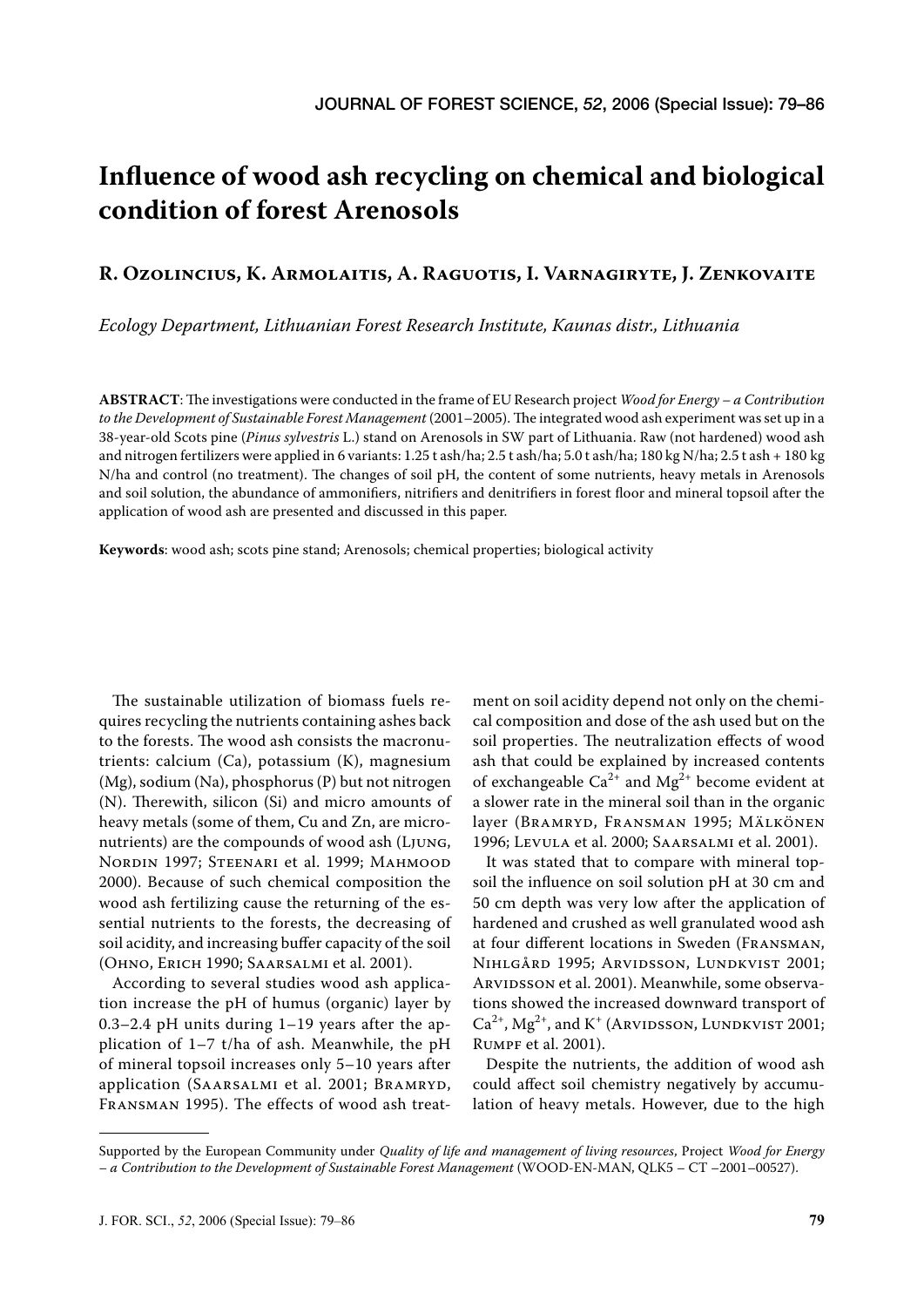variability of metal concentrations most studies end up showing not significant increased levels of Zn, Cu, Cr, Ni, and Cd in the upper 4 cm of the organic horizon (ROSÉN et al. 1993; BRAMRYD, FRANSMAN 1995; RUMPF et al. 2001).

After the wood ash application forest soil biological properties (microflora composition and biological activity) are particularly maintained by the changes of soil pH and nutrient enrichment (PERS-SON, WIRÉN 1989). Due to the decreasing acidity and solubility of nutrients the increase in diversity of bacteria was indicated (NODAR et al. 1992; BÅÅTH, ARNEBRANT 1994). Nevertheless, the wood ash as well as liming treatment has no significant effect on the bacterial biomass (FROSTEGÅRD et al. 1993). Besides, wood ash induces the dominance of bacteria cluster instead of the fungi (BÅÅTH et al. 1995; LIIRI et al. 2002; MAHMOOD et al. 2003). Additionally, soil biological activity, in most cases, is followed by intension of microbial  $CO_2$  respiration and ferment activity due to bacterial growth expansion (FRITZE et al. 1994; BÅÅTH, ARNEBRANT 1994).

The aim of this study was to evaluate the influence of not hardened wood ash recycling on the changes of chemical (pH, the content of the nutrients and heavy metals) and biological (the abundance of ammonifiers, nitrifiers and denitrifiers) condition of Arenosols and some chemical properties of soil solution.

### **MATERIAL AND METHODS**

An integrated wood ash recycling experiment was established in SW part of Lithuania (54°55′N, 23°43′E, Kacergine forest district of Dubrava Experimental and Training Forest Enterprise) in a 38-year-old Scots pine (*Pinus sylvestris* L.) stand in June 2002 (OZOLINCIUS et al. 2003).

The initial density of Scots pine plantation was around 8,000 trees per ha. Forest type – *Pinetum vacciniosum.* The sandy soil (limnoglacial plain overlying old fluvioglacial sands) was classified as *Hapli-Albic Arenosols* (ISSS-ISRIC-FAO 1998), forest floor (organic soil layer), being  $8.1 \pm 1.3$  cm thickness consisted of L, F and H horizons. Generally, this stand represents typical Scots pine stands growing on poor sandy soils in Lithuania.

The total area of experiment is 3.2 ha. In this area 1.2 ha is used for the investigations. Totally there are 24 plots  $(25 \times 20 \text{ m})$  grouped into 4 blocks with 6 treatments at each block: (1) 1.25 t/ha; (2) 2.5 t/ha; (3) 5.0 t/ha; (4) 180 kg N/ha; (5) – 2.5 t/ha of wood ash and 180 kg N/ha; and (6) control (no treatment). Before the wood ash application, the

|                      |  | Table 1. The chemical composition of wood ash applied in |  |  |
|----------------------|--|----------------------------------------------------------|--|--|
| the field experiment |  |                                                          |  |  |

| Elements                      | Applied content |  |  |  |  |  |
|-------------------------------|-----------------|--|--|--|--|--|
| <b>Macronutrient</b> (g/kg)   |                 |  |  |  |  |  |
| Phosphorus                    | 2.15            |  |  |  |  |  |
| Potassium                     | 5.29            |  |  |  |  |  |
| Calcium                       | 72.03           |  |  |  |  |  |
| Magnesium                     | 9.45            |  |  |  |  |  |
| <b>Heavy metals</b> $(mg/kg)$ |                 |  |  |  |  |  |
| Chromium                      | 9.51            |  |  |  |  |  |
| Cadmium                       | 0.62            |  |  |  |  |  |
| Lead                          | 4.53            |  |  |  |  |  |
| Nickel                        | 8.05            |  |  |  |  |  |
| Copper                        | 13.08           |  |  |  |  |  |
| Zinc                          | 73.67           |  |  |  |  |  |

6 suction lysimeters per plot (ceramic cups of P80 material, Ceramitech) were installed at 20 cm and 50 cm depths, in total – 144 lysimeters. The raw (not hardened) wood ash from district heating plants and N fertilizers (ammonium nitrate) were spreaded (Table 1). The contents of heavy metals did not exceed the recommended content in wood ash (Swedish Recommendations … 2002).

Soil sampling was carried out in October 2002, 4 months after wood ash application. From each plot, 20 soil subsamples were collected from the forest floor and from the upper layers of mineral soil  $(0-5, 5-10,$  and  $10-20$  cm). The soil samples were pooled together to produce one combined sample from each depth per plot or 4 combined samples for each treatment. Soil solution was sampled at 20 cm and 50 cm depths by tension lysimeters in the rainy seasons, April–May and November of 2003, respectively, 10 and 17 months after wood ash and N fertilizers application. The lysimeters were operated at a transient vacuum during two weeks using an initial tension of about –70 kPa. The soil solution samples from each depth were combined per plot (4 combined samples for each treatment) and analyzed.

The following chemical analyses of soil and soil solution samples were performed:  $pH$  (CaCl<sub>2</sub>); total N, Mg, K, P; exchangeable  $Ca^{2+}$ , Mg<sup>2+</sup>, K<sup>+</sup>, and some heavy metals (Cr, Cd, Pb, Ni, Cu, and Zn) (UN-ECE/ ICP – FORESTS 2002).

For evaluation of biological activity of forest Arenosols forest floor samples were collected in September 2002 (3 months after wood ash and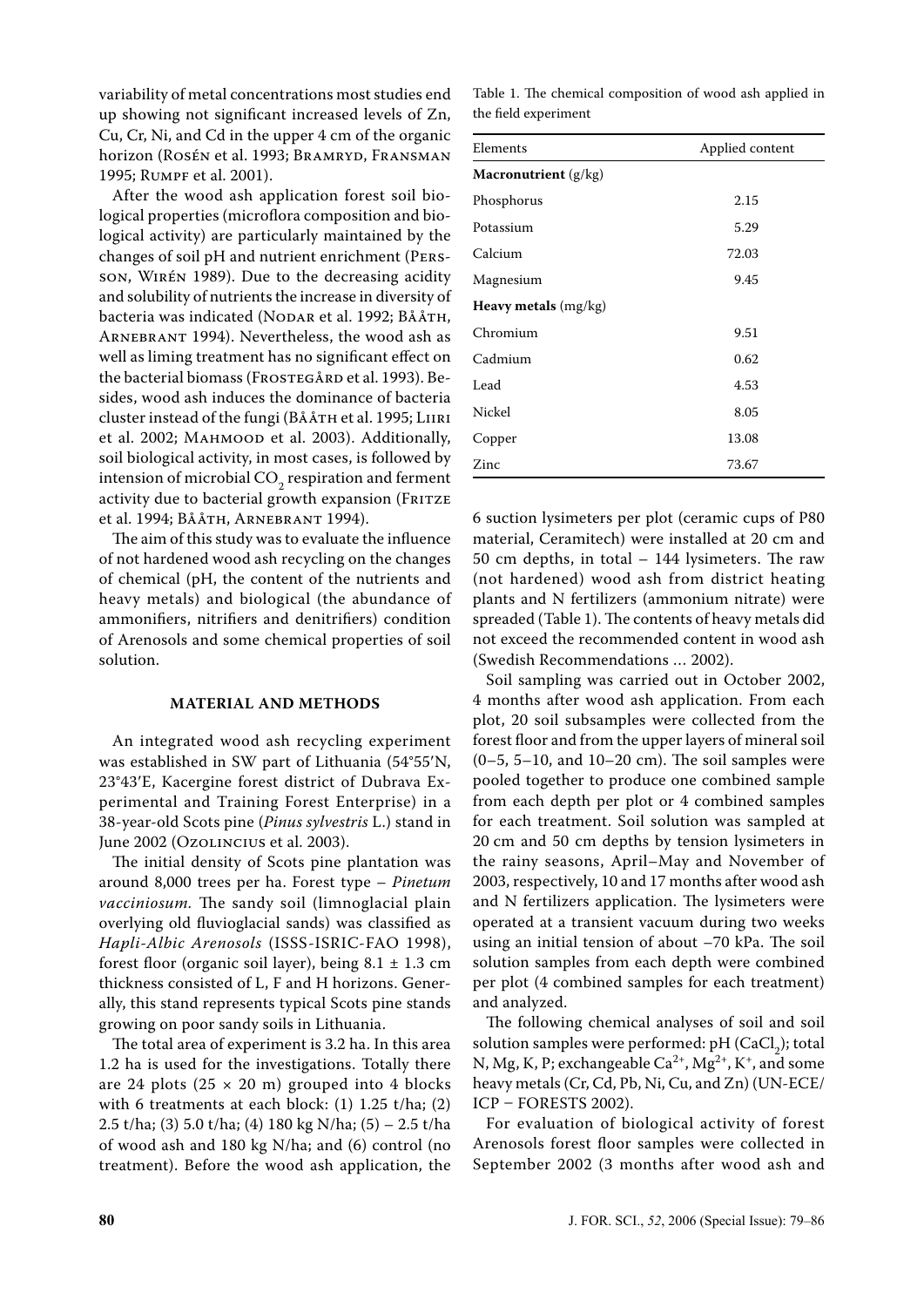

Fig. 1. The influence of different wood ash doses on forest floor and mineral soil acidity 4 months after the application. Mean values and SE are shown for each treatment,  $n = 4$ 

N fertilizers application) from 12 places in each plot and composed into combined samples. Diluted combined forest floor samples solutions were used to evaluate the distribution of ammonifiers, nitrifiers and denitrifiers. Nutrient mediums used for growth of each group respectively were: agarized Meat-Peptone Agar, liquid Vinogradsky and Beriosow Mediums (ASEEVA et al. 1966).

For statistical data analyses, *t*-tests were used to evaluate the significant effects of wood ash treatments. The effects of the treatments were treated as significant with  $p < 0.05$ .

#### **RESULTS AND DISCUSSION**

# **The changes of the some chemical parameters in Arenosols**

The spreaded wood ash has influenced only the chemical composition of forest floor 4 months after the treatment. In this organic soil layer, the increase of total Ca, exchangeable  $Ca^{2+}$  and  $Mg^{2+}$  was statistically significant in each wood ash treatment. Due to that the acidity of forest floor has decreased from  $pH_{\text{CaCl}_2}$  3.45 ± 0.08 (control) to  $pH_{\text{CaCl}_2}$  6.15 ± 0.36  $(5 \frac{\text{cm}}{\text{tha}}^2 \text{of } \text{ash})$  (Fig. 1).



Fig. 2. The contents of heavy metals (Cr, Cd, Pb, Ni, Cu, and Zn) in forest floor and mineral topsoil 4 months after wood ash application. Mean values and SE are shown for each treatment,  $n = 4$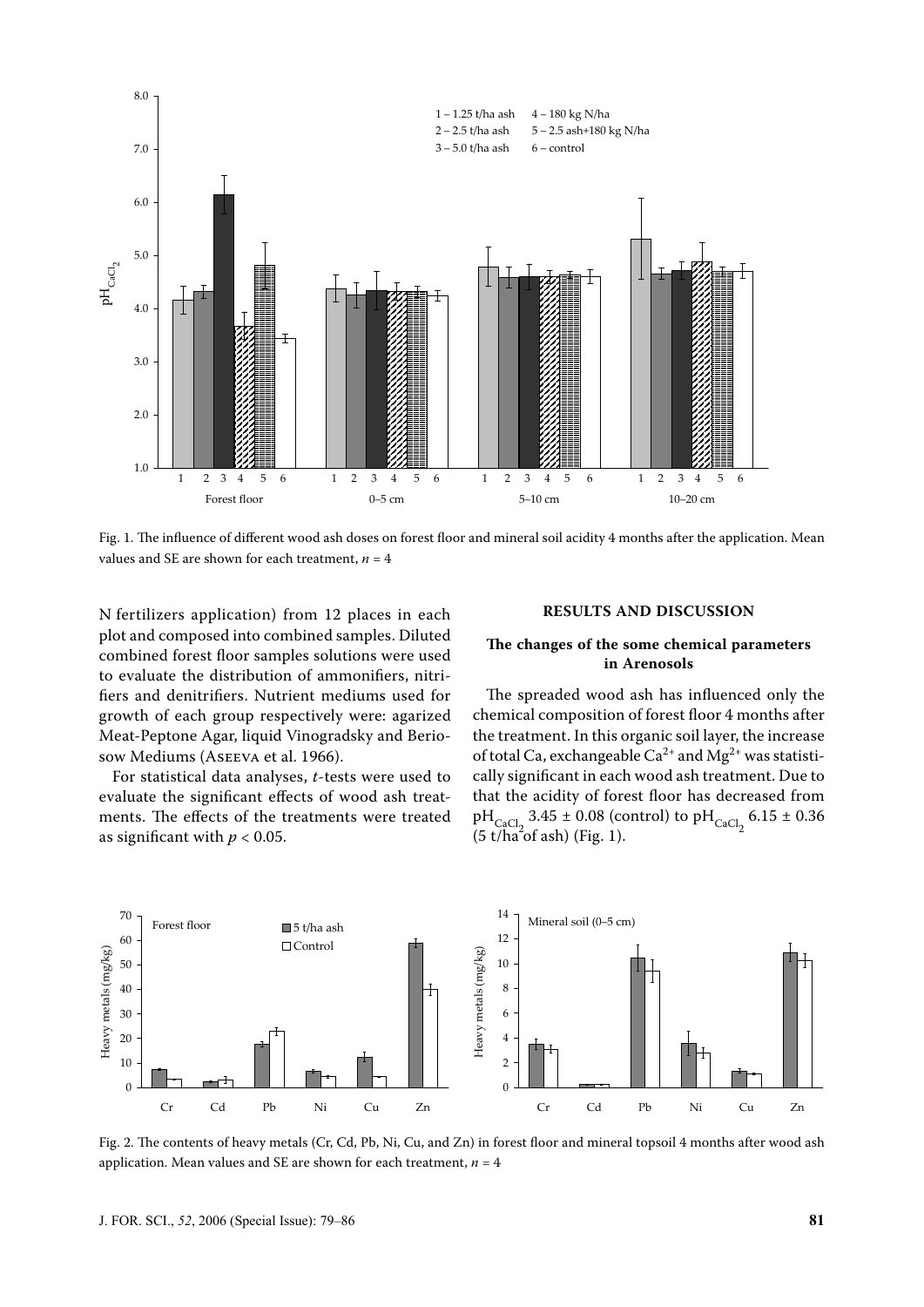

Fig. 3. The influence of different wood ash doses on soil solution pH 10 (April/May 2003) and 17 (November 2003) months after the application. Mean values and SE are shown for each treatment,  $n = 4$ 

The increase of total N also was not statistically significant when the nitrogen fertilizers (180 kg N/ha) were applied. We could presume that the plants have taken up the nitrogen or the nitrogen compounds were leached out.

The content of heavy metals were determined in the forest floor and mineral topsoil (0–5 cm) after the highest wood ash dose (5 t/ha) application and control seeking to clarify the possible negative sequences on soil chemistry. The chemical analyses of some heavy metals (Cr, Cd, Pb, Ni, Cu, and Zn) have shown that the application of wood ash increased the contents of Cr, Ni, and Zn by  $1.5-2$ , and Cu – by 3 times (Fig. 2). But such increase was determined only in the forest floor and did not exceed the critical levels in organic layers (TYLER 1992). It shows that the heavy metals were mobilized in the upper organic layer and were not leached to lower mineral horizons 4 months after the wood ash application.

#### **The chemical composition of the soil solution**

The investigations of soil solution were performed in April–May 2003 and November 2003. The soil solution acidity has not significantly differed between rooting zone (20 cm depth) and below roots (50 cm depth). Some variations in soil solution pH among the treatments were detected only after 17 months (Fig. 3).

The soil solution pH in both depths was significantly lower than control in nitrogen fertilizers (180 kg N/ha) treatment. However, such acidification effect of nitrogen compounds in treatment where the nitrogen fertilizers were applied together with wood ash was eliminated.

However, 10 months after the treatment, spreaded wood ash has increased the downward transport of exchangeable  $Ca^{2+}$  but has not increased the nitrogen leaching (total N, NO<sub>3</sub> and NH<sup>+</sup><sup>1</sup>) that was intensified only due to the application of nitrogen fertilizers. Similarly, the application of wood ash has direct influence on the leaching of K, Mg, and P compounds (data not shown). The same tendencies have not disappeared after 17 months after the vegetation period (Fig. 4).

Even the highest dose of wood ash (5 t/ha) has not caused the significant changes in the heavy metals content (Ni, Cu, Pb, and Zn) in soil solution in the



Fig. 4. The contents of total N and Ca in soil solution 17 months after wood ash N fertilizers application. Mean values and SE are shown for each treatment,  $n = 4$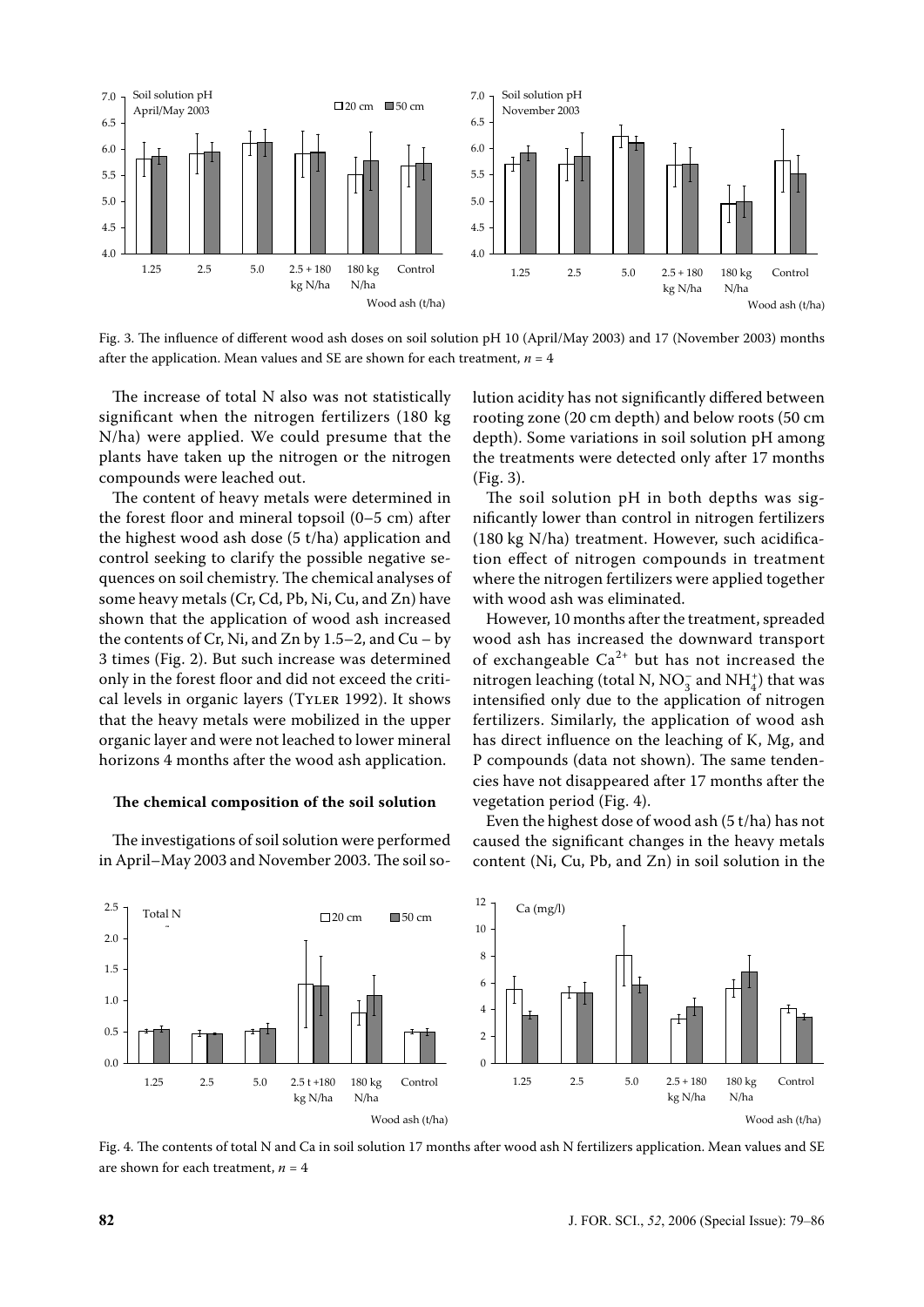

Fig. 5. The contents of heavy metals (Ni, Cu, Pb, and Zn) in soil solution 17 months after wood ash and N fertilizers application

rooting zone (at 20 cm depth) as well below roots (at 50 cm depth) 17 months after the treatment (Fig. 5).

#### **Biological activity of microflora**

Three months since wood ash application, the total number of ammonifying microorganisms in the forest floor has increased from 57,600 ths/g to  $204,500$  ths/g (Fig.  $6(A)$ ). The total number of nitrifying microorganisms was significantly lower: about 0.2 ths/g in control, thought the highest dose of wood ash as well as wood ash in complex with N fertilizers increased the number of nitrifiers by 6–7 times (Fig. 6(B)) while denitrifiers by about 40–60 times (Fig.  $6(C)$ ). It shows that applying N fertilizers in combination with wood ash the additional losses of nitrogen could be expected due to more intense denitrification.

Liming results the significant increase the intensity of ammonification, nitrification and denitrification, due to N availability in soil (PAPEN, BUTTERBACH-BAHL 1999). Our experiment confirmed that the wood ash recycling to the forest could be treated as liming.

#### **CONCLUSIONS**

Wood ash application has increased the contents of total Ca, exchangeable  $Ca^{2+}$  and  $Mg^{2+}$  and due to that the decreased acidity in the forest floor was detected 4 months after the treatment. The application of wood ash has increased the contents of Cr, Ni, Zn, and Cu in the forest floor but obtained values have not exceeded the critical levels.

The soil solution pH has not significantly differed between rooting zone (20 cm depth) and below roots (50 cm depth), and only addition of 180 kg N/ha resulted in increased acidity of soil solution after 17 months. Wood ash and nitrogen fertilizers have intensified the downward transport of exchangeable  $Ca^{2+}$ , meanwhile, the leaching of the nitrogen compounds has increased only after the N fertilizers application. The application of 5 t/ha of wood ash has not shown the expressed changes in the contents of Ni, Cu, Pb, and Zn in soil solution even 17 months after the treatment.

Wood ash has affected positively and negatively the biological processes in the forest floor. The increase in the number of ammonifying and nitrifying microorganisms was beneficial due to nitrogen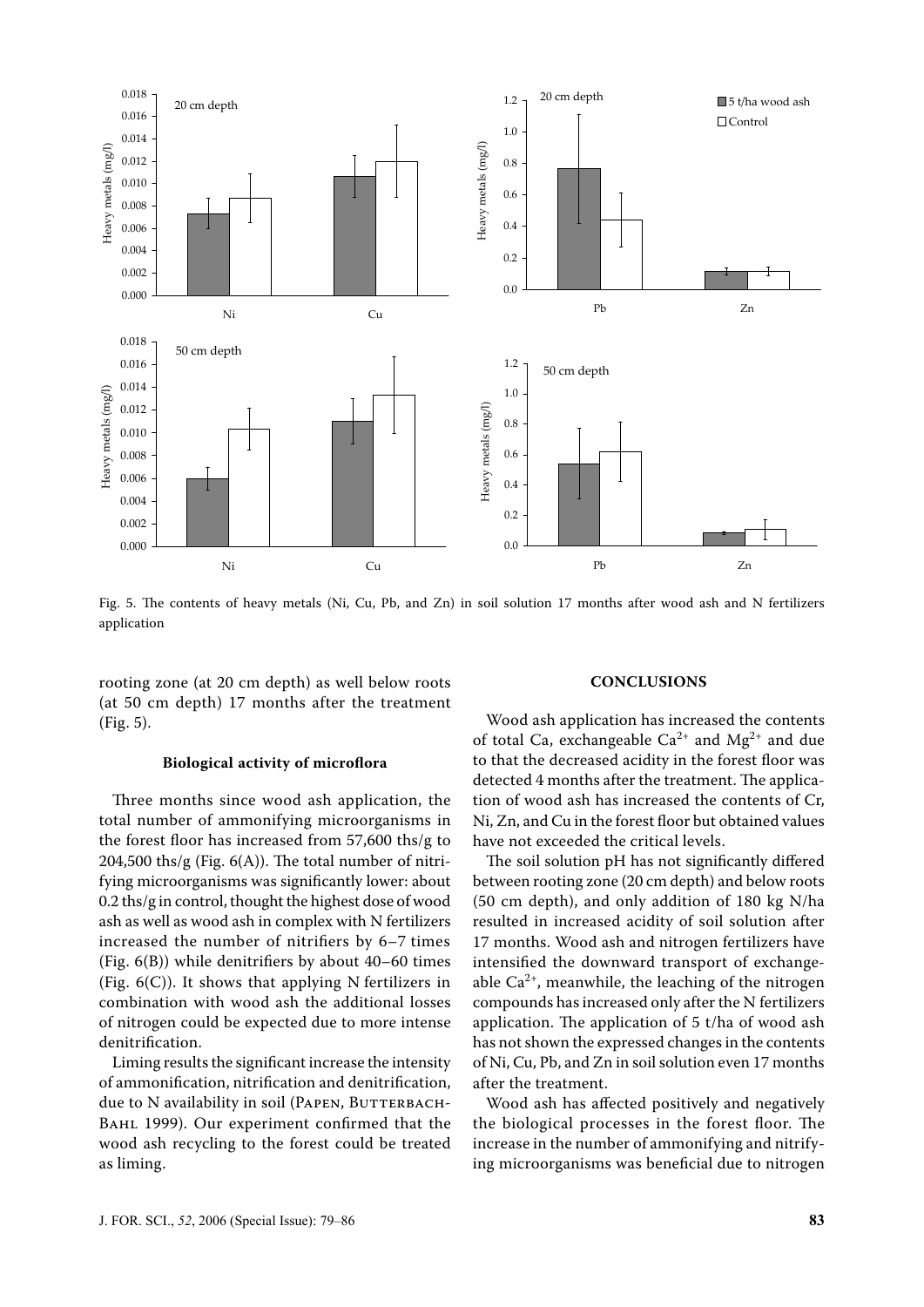

Fig. 6. The distribution of ammonifying (A), nitrifying (B) and denitrifying (C) microorganisms in the forest floor three months after wood ash and N fertilizers application. Mean values and SE are shown for each treatment,  $n = 4$ 

mineralization. While due to increase intensity of denitrification the nitrogen looses were unfavorable to forest ecosystem. Nevertheless, the positive changes (increase intensity of ammonifying and nitrifying processes) prevailed over the denitrification as the total amount of ammonifiers and nitrifiers was significantly higher.

## **R e f e r e n c e s**

- ARVIDSSON H., LUNDKVIST H., 2001. Effects of crushed wood ash on soil chemistry in young Norway spruce stands. Forest Ecology and Management, *176*: 121–132.
- ARVIDSSON H., VESTIN T., LUNDKVIST H., 2001. Effects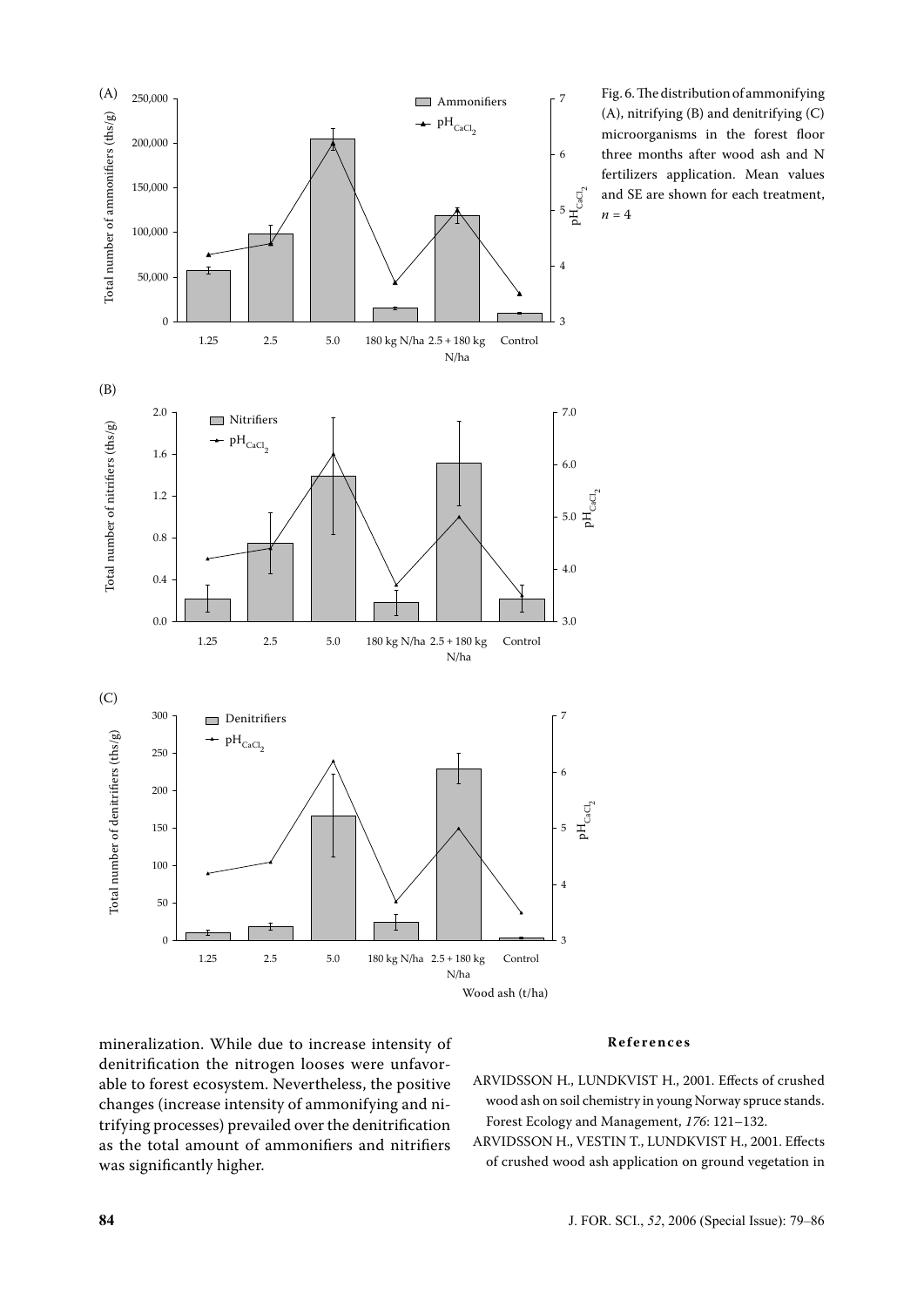young Norway spruce stands. Forest Ecology and Management, *161*: 75–87.

- ASEEVA I.V., BABJEVA I.P., ZVIAGINCEV D.G., MIRCINK T.G., HYDIAKOVA U.A., 1966. Methods for analyzing soil microorganisms and their metabolites. Moscow University: 216 (in Russian).
- BÅÅTH E., ARNEBRANT K., 1994. Growth rate and response of bacterial communities to pH in limed and ash treated forest soils. Soil Biology and Biochemistry, *26*: 995–1001.
- BÅÅTH E., FROSTEGÅRD Å., PENNANEN T., FRITZE H., 1995. Microbial community structure and pH response in relation to soil organic matter quality in wood-ash fertilized, clear-cut or burned coniferous forest soils. Soil Biology and Biochemistry, *27*: 229–240.
- BRAMRYD T., FRANSMAN B. O., 1995. Silvicultural use of wood ashes – effects on the nutrient and heavy metal balance in a pine (*Pinus sylvestris* L.) forest soil. Water, Air, and Soil Pollution, *85*: 1039–1044.
- FRANSMAN B., NIHLGÅRD B., 1995. Water chemistry in forested catchments after topsoil treatment with liming agents in South Sweden. Water, Air, and Soil Pollution, *85*: 895–900.
- FRITZE H., SMOLANDER A., LEVULA T., KITUNEN V., MÄLKÖNEN E., 1994. Wood-ash fertilization and fire treatments in a Scots pine forest stand: effects on the organic layer, microbial biomass, and microbial activity. Biology and Fertility of Soils, *17*: 57–63.
- FROSTEGÅRD Å., BÅÅTH E., TUNLID A., 1993. Shifts in the structure of soil microbial communities in limed forests as revealed by phospholipid fatty acid analysis. Soil Biology and Biochemistry, *25*: 723–730.
- ISSS-ISRIC-FAO, 1998. World Reference Base for Soil Resources. World Soil Resources Reports, *84*. FAO, Rome: 88.
- LEVULA T., SAARSALMI A., RANTAVAARA A., 2000. Effects of ash fertilization and prescribed burning on macronutrient, heavy metal, sulphur and 137Cs concentrations in lingonberries (*Vaccinium vitis-idaea*). Forest Ecology and Management, *126*: 269–279.
- LIIRI M., HAIMI J., SETÄLÄ H., 2002. Community composition of soil microarthropods of acid forest soils as affected by wood ash application. Pedobiologia, *46*: 108–124.
- LJUNG A., NORDIN A., 1997. Theoretical feasibility for ecological biomass ash recirculation: chemical equilibrium and heavy metals during combustion. Environmental Science and Technology, *31*: 2499–2503.
- MAHMOOD S., 2000. Ectomycorrhizal community structure and function. [Doctoral Thesis.] Lund University: 43.
- MAHMOOD S., FINLAY R.D., FRANSSON A., WALLAN-DER H., 2003. Effects of hardened wood ash on microbial activity, plant growth and nutrient uptake by ectomycorrhizal spruce seedlings. FEMS Microbiology Ecology, *43*: 121–131.
- MÄLKÖNEN E., 1996. Tuhka kangasmetsien lannoitteena. (Ash as forest fertilization on mineral soils.) Metsäntutkimuslaitoksen tiedonantoja, *599*: 21–26.
- NODAR R., ACEA M.J., CARBALLAS T., 1992. Microbiological response to  $\text{Ca(OH)}_{2}$  treatments in a forest soil. FEMS Microbial Ecology, *86*: 213–219.
- OHNO T., ERICH M.S., 1990. Effect of wood ash application on soil pH and soil test nutrient levels. Agriculture, Ecosystems and Environment, *32*: 223–239.
- OZOLINCIUS R., ARMOLAITIS K., VARNAGIRYTE I., ZENKOVAITE J., 2003. "WOOD-EN-MAN" field experiment on recycling of wood ash in Lithuanian forests: establishment and first results. In: NILLSEN P. (ed.), Proceedings from A Nordic-Baltic Workshop on Forest Nutrient Dynamics and Management. May 20.–22. 2003. Norway, Honne: 6–10.
- PAPEN H., BUTTERBACH-BAHL K., 1999. Three years continuous record of N-trace gas fluxes from untreated and limed soils of a N-saturated spruce and beech forest ecosystem in Germany: I.  $\text{N}_{2}\text{O}$  emissions. Journal of Geophysical Research, *104* (*D15*) *– 18*: 487–504.
- PERSSON T., WIRÉN A., 1989. Microbial activity in forest soils in relation to acid/base and carbon/nitrogen status. Meddelelser fra det Norske Skogs-forskningsinstitut, *42*: 83–94.
- ROSÉN K., ERIKSSON H., CLARHOLM M., LUNDKVIST H., RUDEBECK A., 1993. Granulerad vedaska till skog på fastmark – ekologiska effekter. Rapport R. 1993, 26. Nutek, Stockholm: 60.
- RUMPF S., LUDWIG B., MINDRUP M., 2001. Effect of wood ash on soil chemistry of a pine stand in Northern Germany. Journal of Plant Nutrition and Soil Science, *164*: 569–575.
- SAARSALMI A., MÄLKÖNEN E., PÏÏRAINEN S., 2001. Effects of wood ash fertilization on forest soil chemical properties. Silva Fennica, *35*: 355–368.
- Swedish Recommendations for the Extraction of Forest Fuel and Compensatory Fertilizing in Sweden, 2002. National Board of Forestry/Skogsstyrelsen.
- STEENARI B.M., KARLSSON L.G., LINDKVIST O., 1999. Evaluation of the leaching characteristics of wood ash and the influence of ash agglomeration. Biomass and Bioenergy, *16*: 119–136.
- TYLER G., 1992. Critical Concentrations of Heavy Metals in the Mor Horizon of Swedish Soils. Swedish Environment Protection Agency, Report 4078: 38.
- UN-ECE/ICP FORESTS, 2002. Manual on methods and criteria for harmonized sampling, assessment, monitoring and analysis of the effects of air pollution on forests. Upgrade of the  $4<sup>th</sup>$  edition. Hamburg, Geneva, Programme Coordinating Centre.